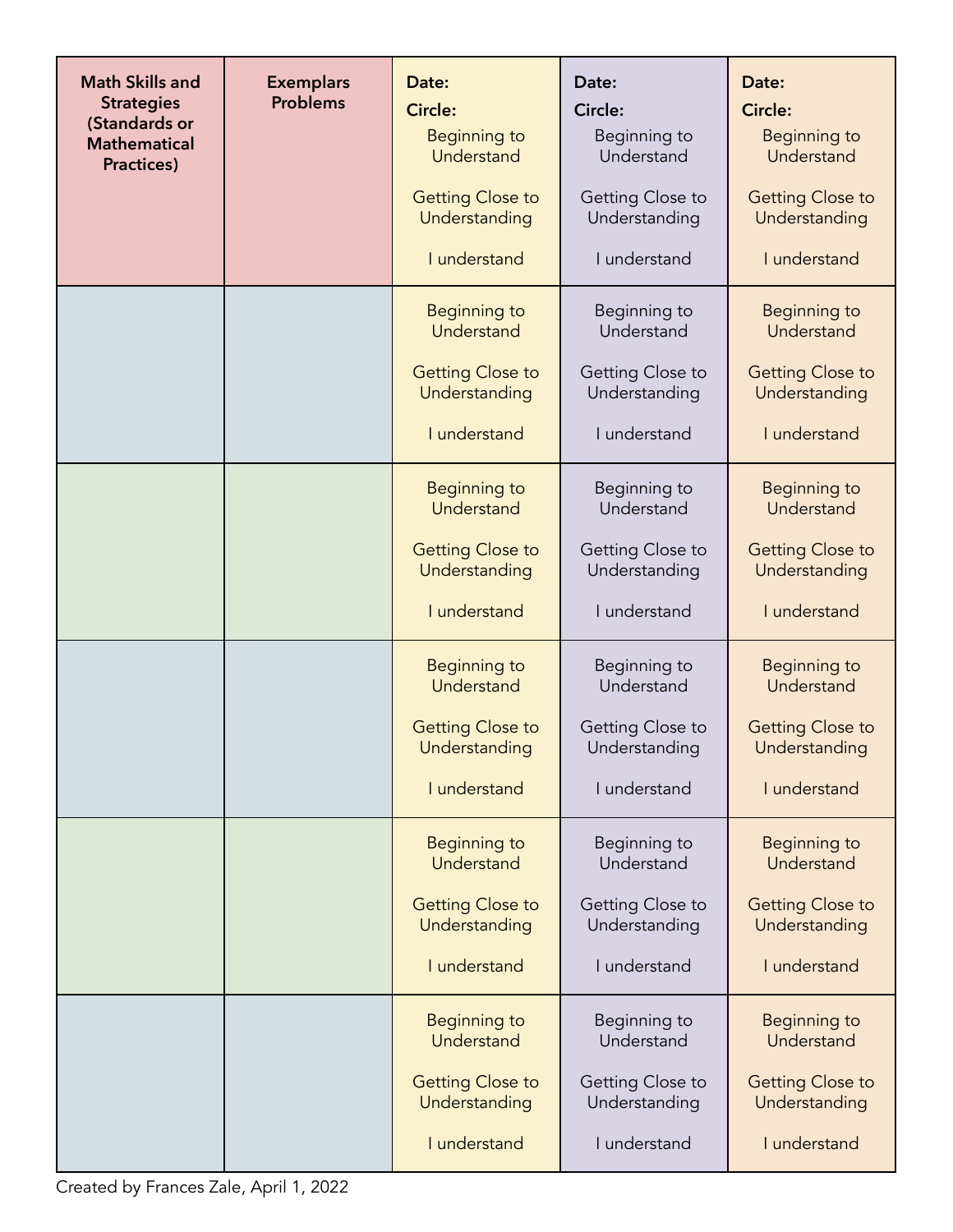|                                                                                                                               | Beginning to<br>Understand               | Beginning to<br>Understand        | Beginning to<br>Understand               |
|-------------------------------------------------------------------------------------------------------------------------------|------------------------------------------|-----------------------------------|------------------------------------------|
|                                                                                                                               | <b>Getting Close to</b><br>Understanding | Getting Close to<br>Understanding | <b>Getting Close to</b><br>Understanding |
|                                                                                                                               | I understand                             | I understand                      | I understand                             |
|                                                                                                                               | Beginning to<br>Understand               | Beginning to<br>Understand        | Beginning to<br>Understand               |
|                                                                                                                               | <b>Getting Close to</b><br>Understanding | Getting Close to<br>Understanding | <b>Getting Close to</b><br>Understanding |
|                                                                                                                               | I understand                             | I understand                      | I understand                             |
|                                                                                                                               | <b>Beginning to</b><br>Understand        | Beginning to<br>Understand        | Beginning to<br>Understand               |
|                                                                                                                               | <b>Getting Close to</b><br>Understanding | Getting Close to<br>Understanding | <b>Getting Close to</b><br>Understanding |
|                                                                                                                               | I understand                             | I understand                      | I understand                             |
|                                                                                                                               | Beginning to<br>Understand               | Beginning to<br>Understand        | <b>Beginning to</b><br>Understand        |
|                                                                                                                               | <b>Getting Close to</b><br>Understanding | Getting Close to<br>Understanding | <b>Getting Close to</b><br>Understanding |
|                                                                                                                               | I understand                             | I understand                      | I understand                             |
| <b>Learning Strategies</b><br>Just right pace (not<br>too fast or slow)<br>Showing my<br>thinking<br>Checking my<br>work over | <b>Beginning to</b><br>Understand        | Beginning to<br>Understand        | Beginning to<br>Understand               |
|                                                                                                                               | <b>Getting Close to</b><br>Understanding | Getting Close to<br>Understanding | <b>Getting Close to</b><br>Understanding |
|                                                                                                                               | I understand                             | I understand                      | I understand                             |